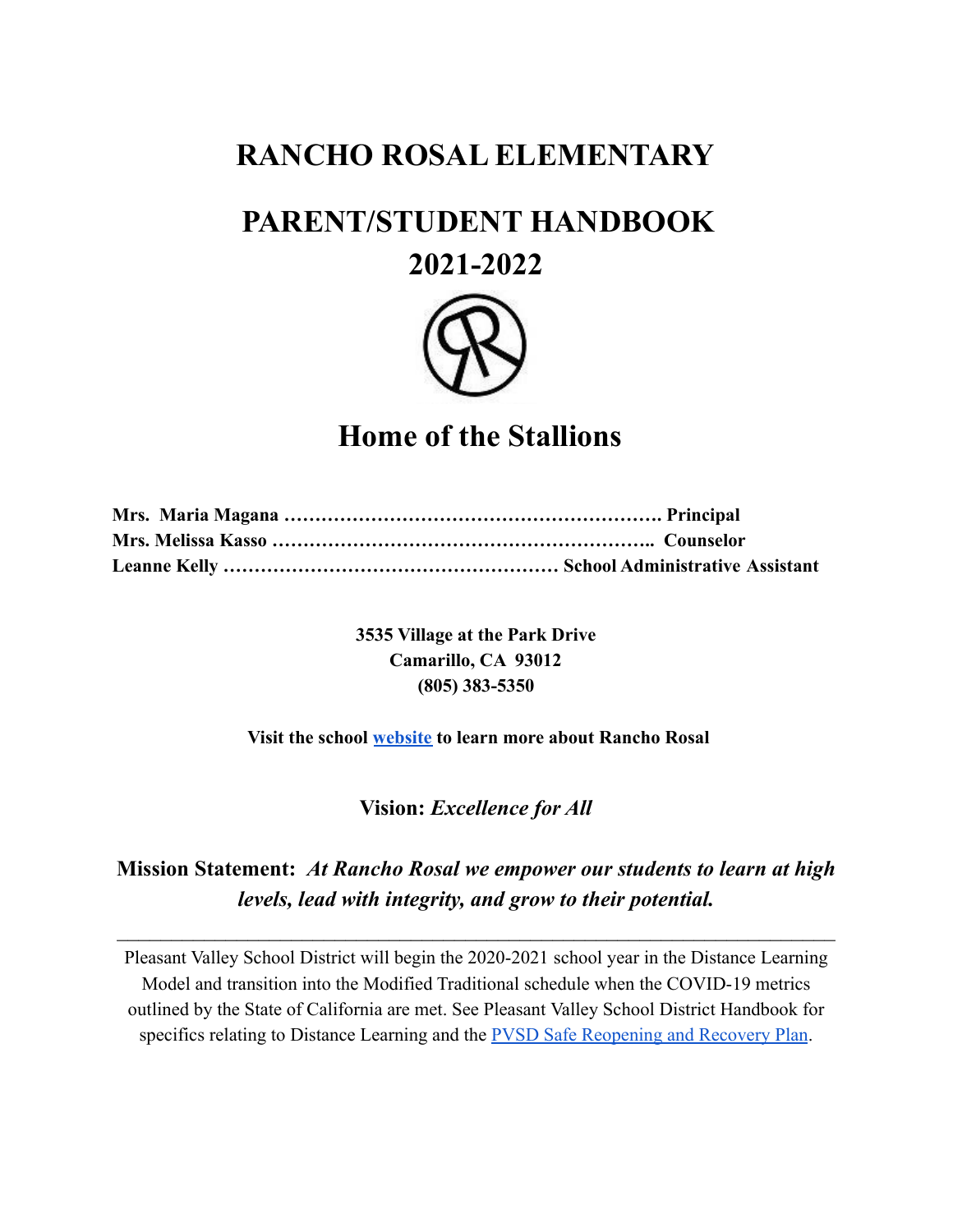# **The Rancho Rosal School Values**

## **Today We are Tomorrow's Leaders**

**L**ifelong Learners **E**veryone is Valued **A**chieve Our Goals **D**o the Right Thing

#### **ARRIVALAND DEPARTURE**

To ensure proper supervision and safety, children are to arrive at school no earlier than ten minutes before their class period begins. Supervision is provided from **8:00 to 8:10 a.m.** in the classroom. Students in grades 1-5 are to wait at the front gates in the morning and will go directly to line up outside their classrooms until the teachers greet them and take them inside the classroom. **NO SUPERVISION IS PROVIDED PRIOR TO 8:00. At dismissal, teachers are on duty for 10 minutes only. Please be sure your child is picked up on time.**

#### **TARDIES**

In order to provide a quality instructional program, students must arrive at school on time. The school tardy bell rings at 8:10 a.m. and class promptly begins. Students will be considered tardy after 8:10 a.m. If the gates are closed, students must stop at the office to check-in and receive a "Readmit Slip". If tardies become excessive, parents or guardians will be referred to the **STUDENT ATTENDANCE REVIEW TEAM (SART) to discuss strategies to increase punctuality. This is very important in order to help all children be successful in school.**

#### **REPORTING AN ABSENCE**

A phone call must be made by 9:30 a.m. to the absence hotline at **805-383-5350** the day your child is absent from school and follow the voice prompt. If your child is absent for more than one day, a call must be received for each absence. Please remember to speak slowly and clearly.

The following should be included in the message when you call:

- Child's first and last name please do not use nicknames
- Reason for absence.
- $Date(s)$  of absence(s)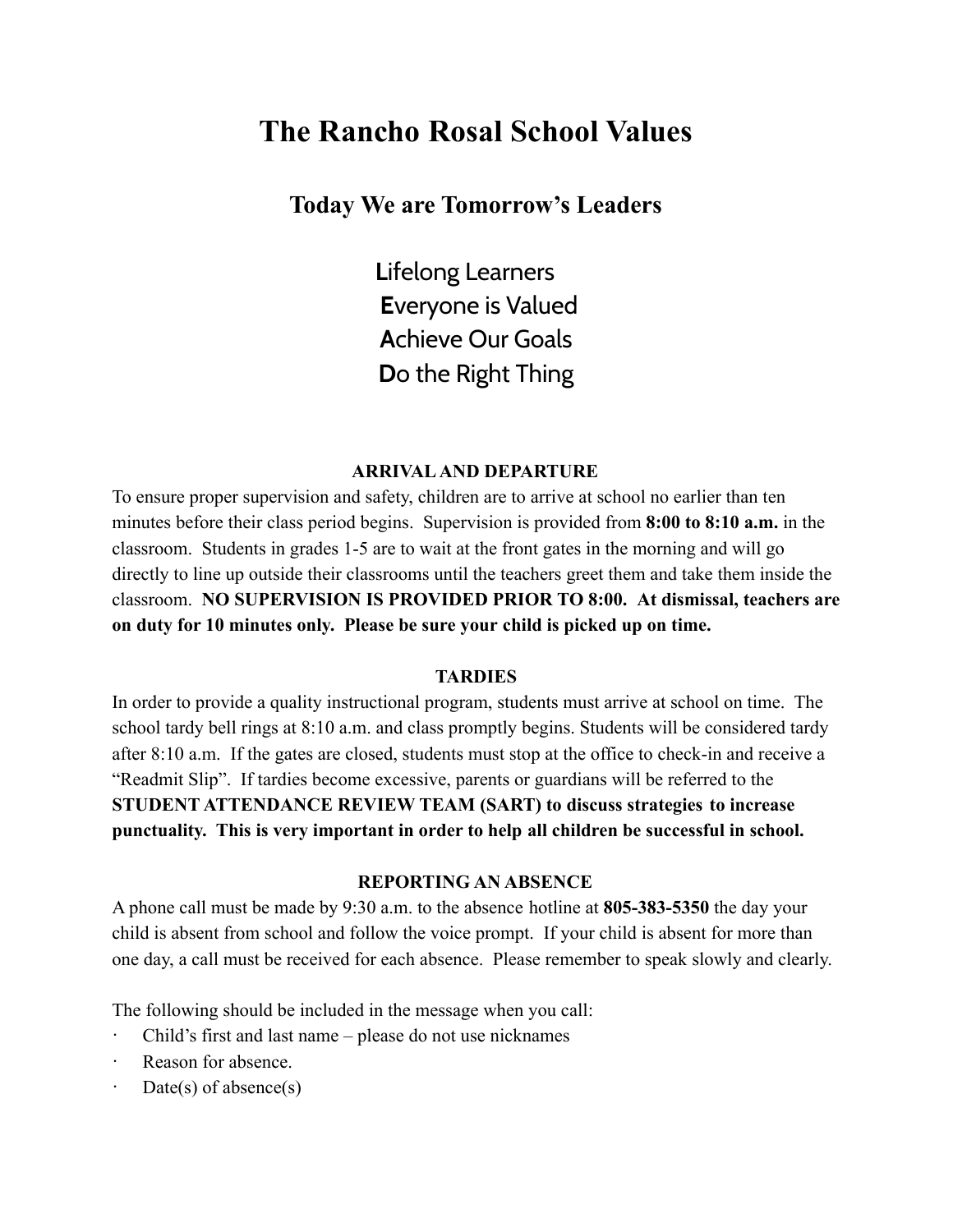Teacher's name and child's grade

No child may be in school with a fever or any contagious/communicable disease. Parents will be called to pick up any child who is unable to benefit from being in school due to general illness or extreme fatigue.

**RETURN TO SCHOOL AFTER ILLNESS**: If your child has a fever or has vomited, they should not return to school until 24 hours after their temperature has returned to normal without fever reducing medication.

If a student accrues a number of unexcused absences or tardies, the parents/guardians will be referred to the **STUDENT ATTENDANCE REVIEW BOARD (SARB).**

#### **MEDICATIONS**

California State Education Code for Health and Welfare requires that "if you child must temporarily take a prescription or 'over-the-counter' medication (even just cough drops) at school, it must be taken to the office by an adult, in the original container, stating the name of the medication, the strength and dosage to be given, and an "Administration of Medication" form signed by the physician. If this form does not accompany the medication, school personnel *cannot* administer the medication, and a parent/authorized adult must come to the school to administer the medication in the Health Office." The school office has the "Administration of Medication in School" forms. The health Technician or School Site Administrative Assistant will supervise as directed by the doctor.

Students may not have medications in their possession while on campus. The school has no way of knowing whether or not a parent or doctor has authorized the student to have this medication. The medication can be lost and another student could find it and mistake it for candy. Students may not have medications of any kind in their possession.

#### **LUNCHES**

Healthy Lunches are served daily. Free and reduced lunches and milk are available to qualifying families. You may sign up online, or you can pick up an application in the office for the Free and Reduced Lunch Program. Lunch may be purchased for \$3.50. Reduced lunch price is \$.40. Milk price is \$.50. Students may purchase regular or chocolate milk. Parents are encouraged to pre-pay by using our online portal, or they can use the pre-pay lunch envelopes in the office. Pre-paying for lunches avoids loss and theft. You may drop off lunch envelopes in the designated tray in the office before school. Rancho Rosal serves breakfast daily from 7:45 to 8:10am. The cost of breakfast is \$2.00. Reduced breakfast is \$.30. You don't need to pre-order breakfast.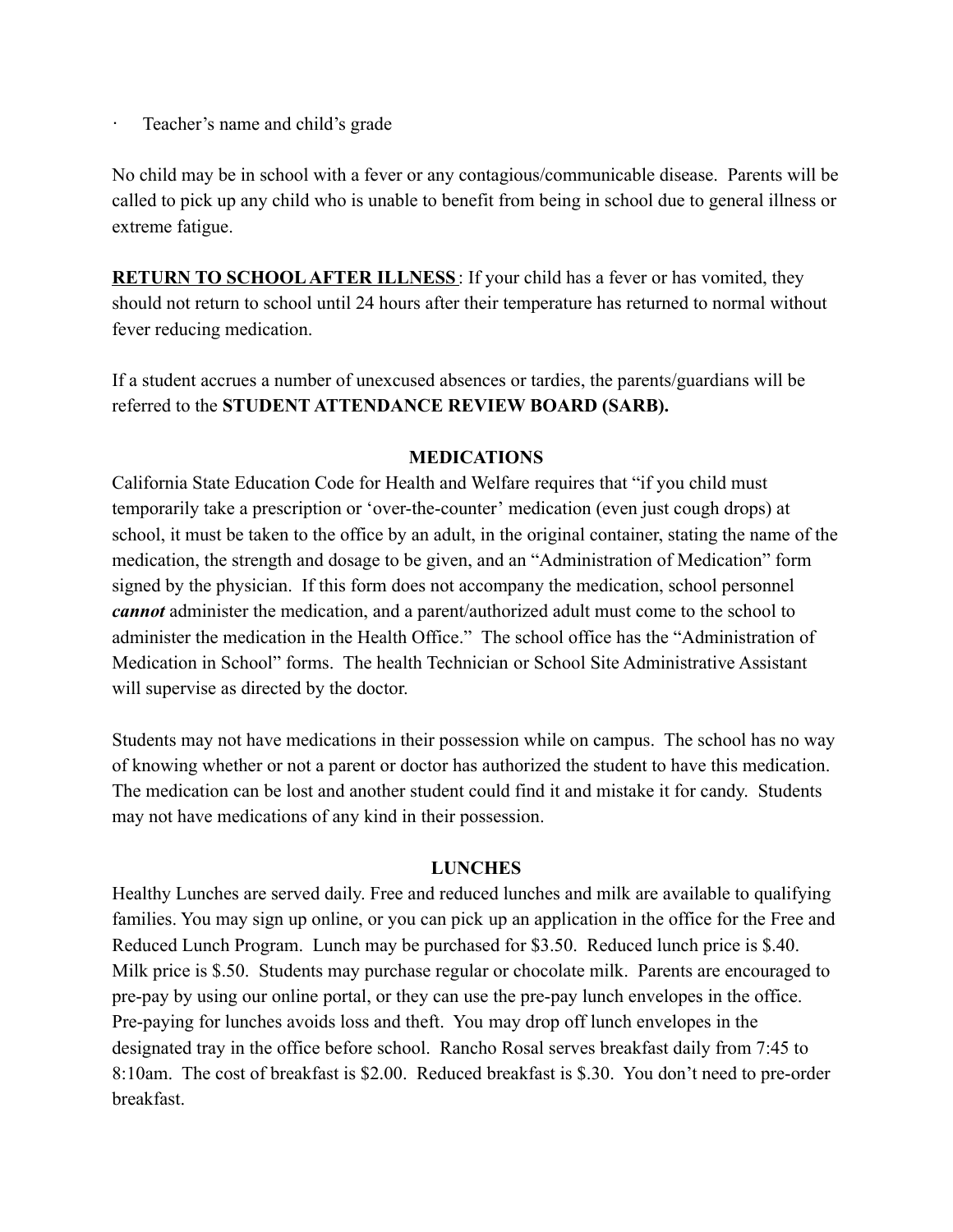#### **FORGOTTEN LUNCHES**

Students who forgot their lunches have two options. They can purchase a lunch if funds are available in their account or parents may drop off a lunch in the office. Lunches **cannot** be delivered to the classroom. Parents may drop off in the office and then email the teacher to notify them of the lunch. Lunches must be clearly labeled with students' name and room number. Students must remember to check lunch cart or the office before purchasing a lunch. Please do not bring pizza or other food for your child to share with others unless this has been pre- arranged with the classroom teacher and there is enough food for the entire class.

#### **EMERGENCY INFORMATION**

Emergency information is provided online during annual updates and enrollment. The school will print a card and those are maintained in the school office and are of utmost importance. It is **imperative** that you **notify** the school of any **change** in daytime telephone numbers. There may be an occasion when we must reach you or an emergency contact person to facilitate the needs of your son or daughter. Without current telephone numbers, a minor problem may become a very real crisis. A student may **NOT** leave the school grounds with anyone other than those listed on the emergency card unless the school receives a note from the parent(s) stating the name of the person(s) with whom they may leave. \*\***IT IS IMPORTANT THAT YOU SHARE ANY RECENT CHANGES WITH THE SCHOOL ADMINISTRATIVE ASSISTANT AS SOON AS POSSIBLE.\*\***

#### **EMERGENCY DISMISSAL**

We hope that we still never have to send our students home because of an earthquake, serious incident, or other disaster that would make the school unsafe. However, please make certain your children know who they are to go home with if such a disaster occurs. Someone will have to sign them out. The names and phone numbers of local people who could sign them out must be on the emergency card.

## **EMERGENCY/ DISASTER PLAN**

In the event of a major disaster during school hours, students will duck, take cover, and then evacuate to the playground when it is safe to do so. Staff members will stay with classes until a parent or a designated adult (the one you select for the emergency card) signs the student out. Remember only the adults listed on the emergency card may sign your child out. Two-way radios are used for on-campus communication as well as direct communication with the district office. The designated area to pick up and sign out students will be at the gated area off the parking lot entrance; however, that area could change, depending on the circumstances of the emergency.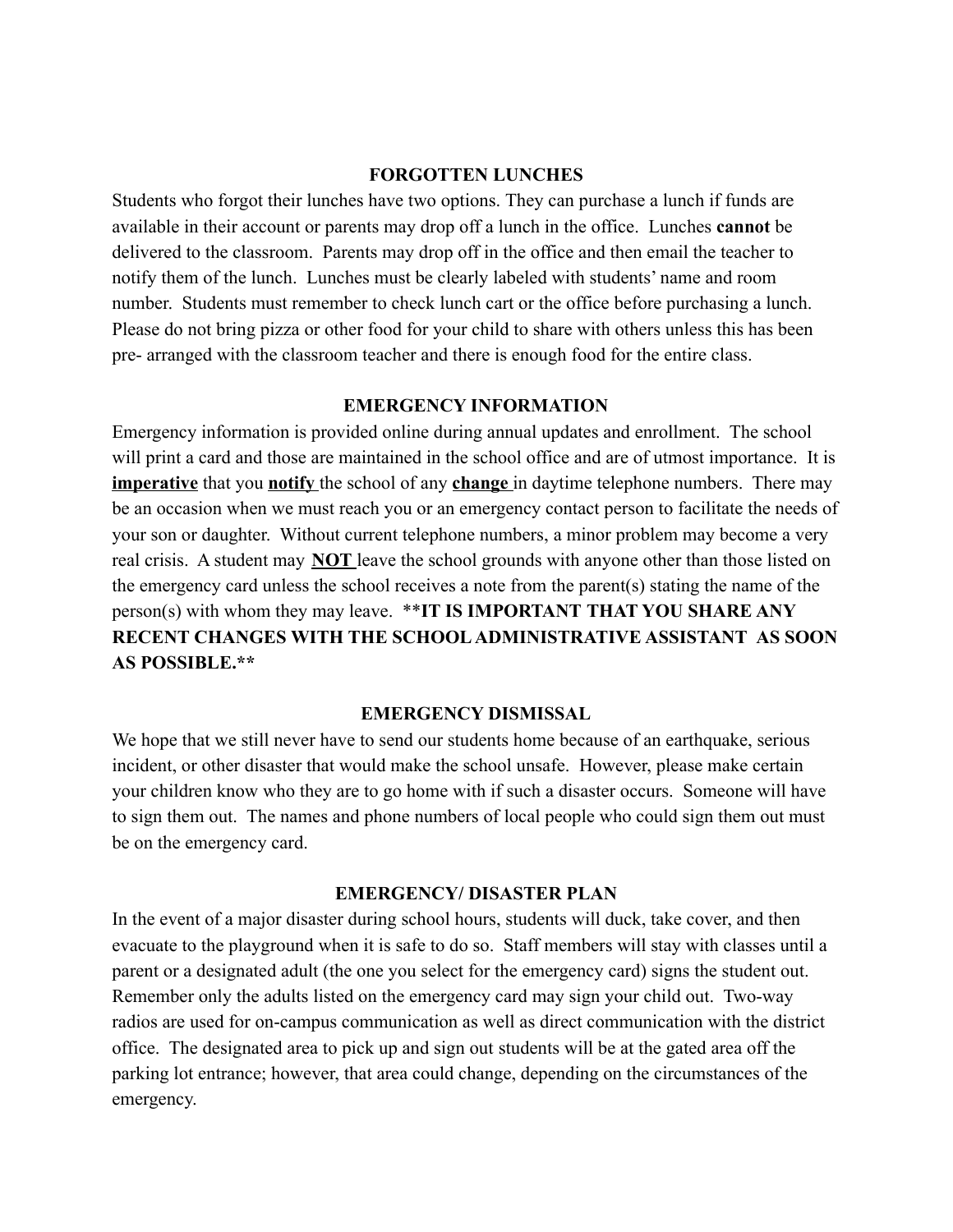## **PARKING LOT POLICY**

1. The school driveway is ONE WAY ONLY. Please enter the campus only at Village at the Park Drive entrance and exit at Wickford Place.

2. *Do not park your car in the YELLOW or RED ZONES, or leave it unattended at any time that you wait for your child in those zones. Please pull forward as far as possible in the yellow zones when dropping off or picking up your child.*

3. **If your child is not at the loading area, exit the drive-thru and either park your car in a designated parking spot in our lot, or go out of the lot and then re-enter at the Village at the park Drive entrance. Please do NOT stop and block traffic.**

4. You may pull into a parking space designated for parents and guests and walk to the front of the school to pick up your child.

5. Students are never allowed to cross the parking lot unless accompanied by an adult. Please do not leave your car running if you need to walk up to the front of the school.

**6.** Please do **NOT** park at red curbs. It is illegal, it will restrict the flow of traffic, and it may create a hazard.

**7.** Parents must accompany students walking into the parking lot. Parents must accompany children to cars parked in the parking lot. Use designated crosswalks at all times.

8. Use crosswalks located in the school parking lot and streets at all times.

#### **STRANGERS**

Children should be reminded regularly of the dangers of talking to strangers when going to and from school. All children should be instructed to contact the school or their parents immediately if anyone questionable approaches them at any time. Students will only be released to properly identified adults whose names are on the student emergency card.

## **REGULAR ROUTE**

Please help your child establish a regular route he/she is to take to and from school each day. Encourage your child not to deviate from the established route. If possible, see that the route has a minimum of traffic hazards and is used by many other school children. Please check frequently to see that your child is observing safety rules in route to school or home. It is always safer for children to walk home in a group or with a partner.

Students and adults should practice pedestrian safety and citizenship at all times. Students are to cross streets only at properly identified crosswalks. Explore routes that involve minimal street crossing. Of course, carpools are highly encouraged.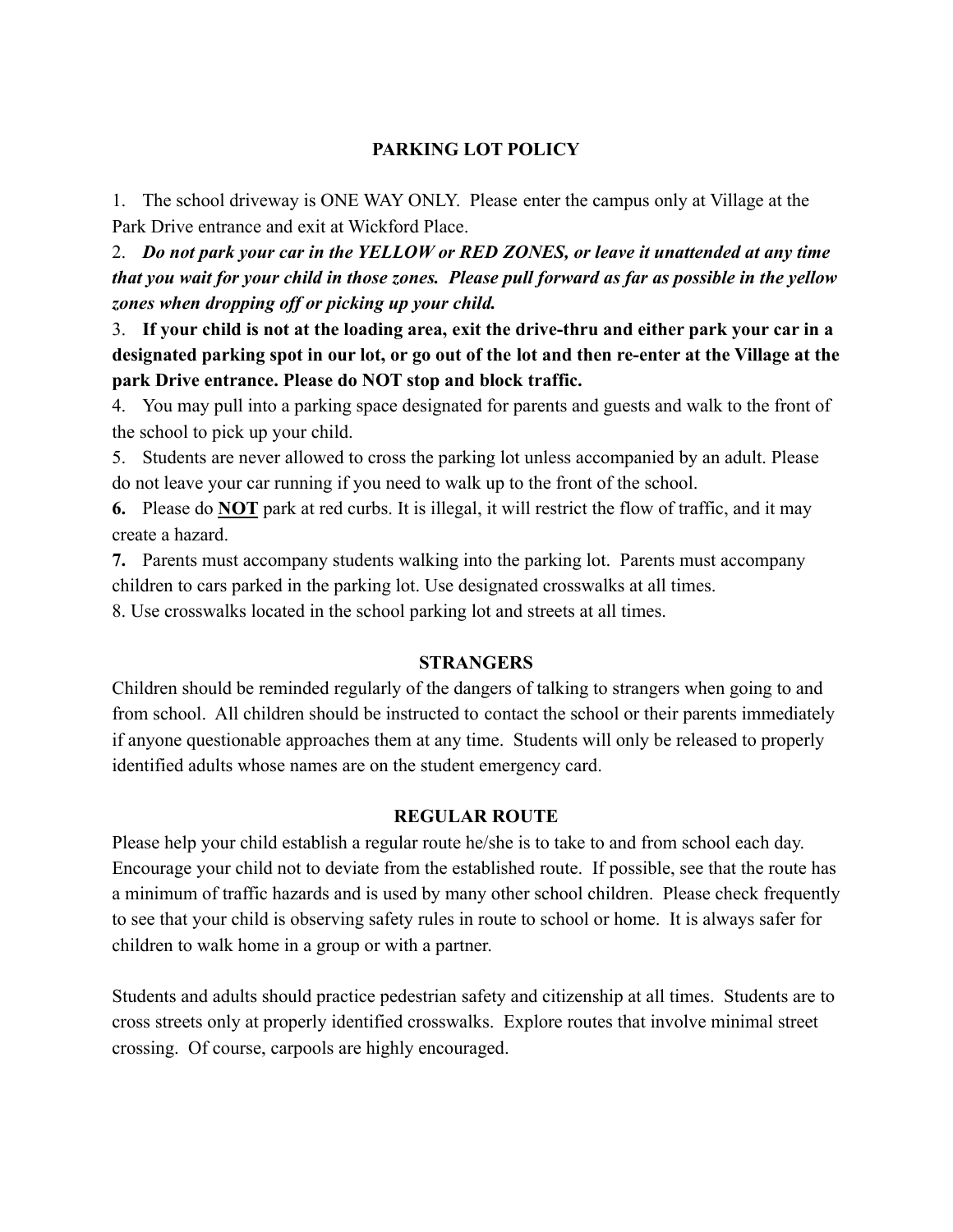#### **TELEPHONE**

Please make arrangements for after-school activities before dropping your child off at school as we do not interrupt classrooms during instructional time. The school telephone is not available to the children except in the case of emergencies. There is no pay phone on campus.

#### **CLOTHING**

Please label or mark personal items with first and last name, such as coats, sweaters, lunch boxes, lunch sacks, etc. Students and parents are encouraged to check for lost clothing and other articles on our Lost and Found garment rack located in the front of the school by the multipurpose room. At the end of each grading period, all unclaimed items will be donated to local charity.

#### **INSURANCE**

The school provides insurance forms as a service to parents. Claim forms are available in the school office. This form and any claims are to be mailed to the insurance company whenever the protection is purchased.

#### **SMOG**

Play is restricted when the smog level or air quality is unhealthful for normal physical activities.

#### **BIRTHDAY AND OTHER CELEBRATIONS**

We acknowledge and honor student birthdays in the classroom. However, we do NOT allow birthday celebrations and food brought into the classroom because of student allergies and family budgets. If you would like to do something special in honor of your child, we suggest that a book be purchased for the classroom or library. Check with the classroom teacher for the suggested book titles. Only party invitations that include every child in the classroom may be given out at school. Please be considerate of others' feelings.

#### **VISITING THE CAMPUS: EVERYONE MUST SIGN IN**

All visitors, volunteers, parents, guests, or anyone else coming on the campus must sign in and out at the office. Visitor badges must be worn at all times while on campus. This is for the safety of the children as well as for your safety. If we were to have an emergency, we would not know to look for you if you are not signed in. Anyone attempting to be on the school grounds or enters a classroom without following this procedure will be asked to leave.

#### **CLASSROOM VISITATIONS AND PARENT VOLUNTEERS**

Parents are always welcome at school. If you would like to visit your child's classroom, please make prior arrangements with your child's teacher and the school principal. These visits will be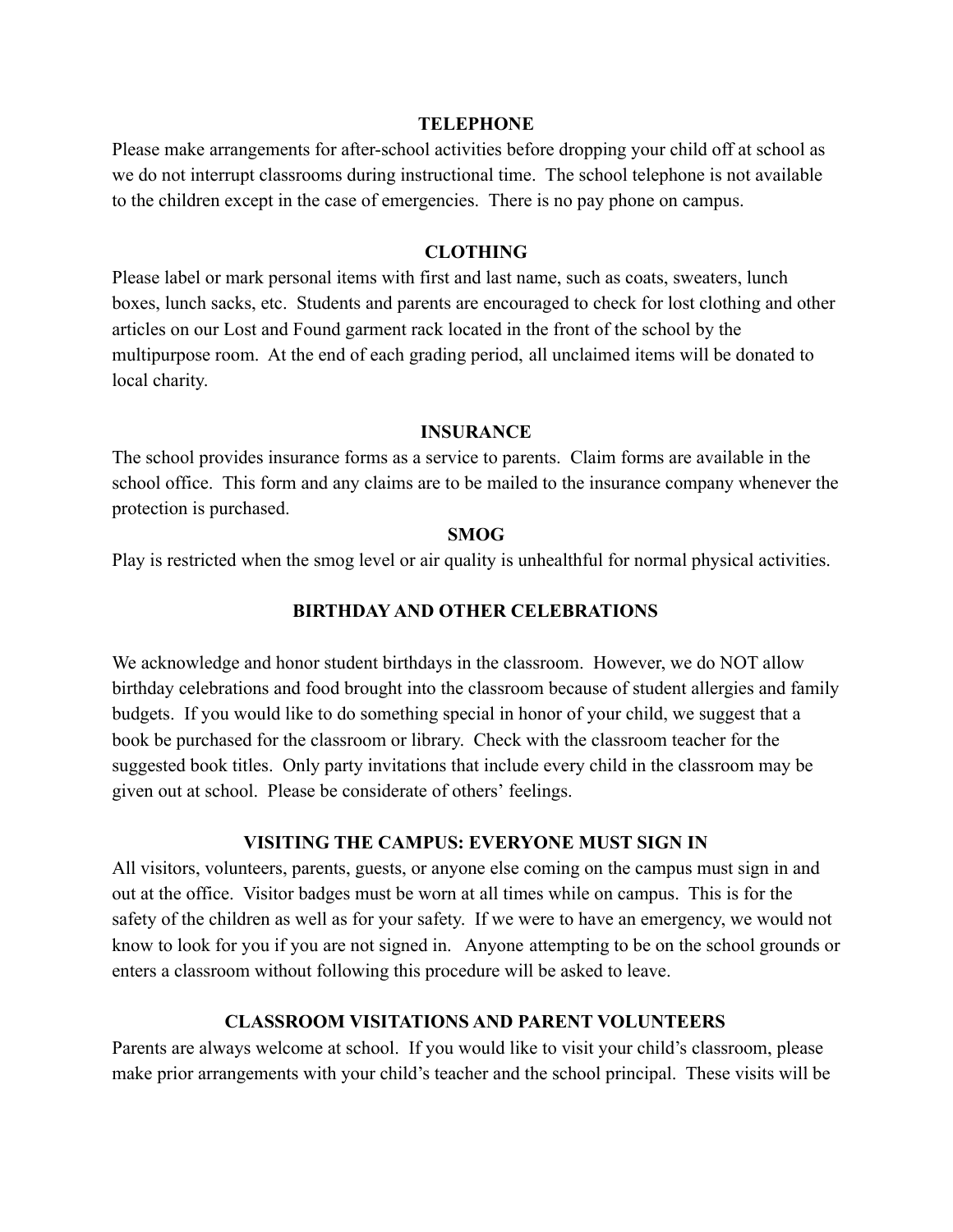for 20 minute periods of time. In order not to interrupt the teaching process, please save any questions for the teacher after class time.

Parent involvement is highly encouraged at Rancho Rosal as there are many opportunities to participate and assist in our school programs. Parents interested in volunteering in the classroom must arrange times with the teacher in advance. All volunteers must complete the Volunteer Form and have a copy of a valid I.D. on file at the school office before working on campus. A new form must be completed for each school year. When volunteering, please make other arrangements for younger siblings to minimize disruptions.

## **REMEMBER: All visitors and volunteers must sign in before going into the classroom and sign out when leaving.**

## **CELL PHONES AND ELECTRONIC DEVICES**

According to PVSD District Policy 5131: "Students may possess or use electronic signaling devices including, but not limited to, pagers, beepers, and cellular/digital telephones, provided that such devices do not disrupt the educational program or school activity. Electronic signaling devices *shall be turned off during the school day* and at any other time directed by a school employee. If a disruption occurs, the employee may direct the student to turn off the device and/or confiscate the device until the end of the class period, school day or activity." We are requiring that students keep cell phones and other electronic devices turned off during the school day and out of sight, which will minimize the disruption they can cause but make them available in an emergency. Students may check in their cell phones before school at the office and pick the phone up at the end of the school day.

## **Cell phones and other electronic devices are NOT allowed during outdoor activities. This includes recess, lunch and P.E.**

**Please be aware that the school is not responsible for lost or stolen student property.**

## **INTERRUPTION POLICY**

In order to maximize classroom instructional time, **it is our policy not to interrupt classroom for any reason other than an emergency.** School transportation plans and after school commitments will need to be made with your student before school. The No Interruption Policy includes lunch arrangements.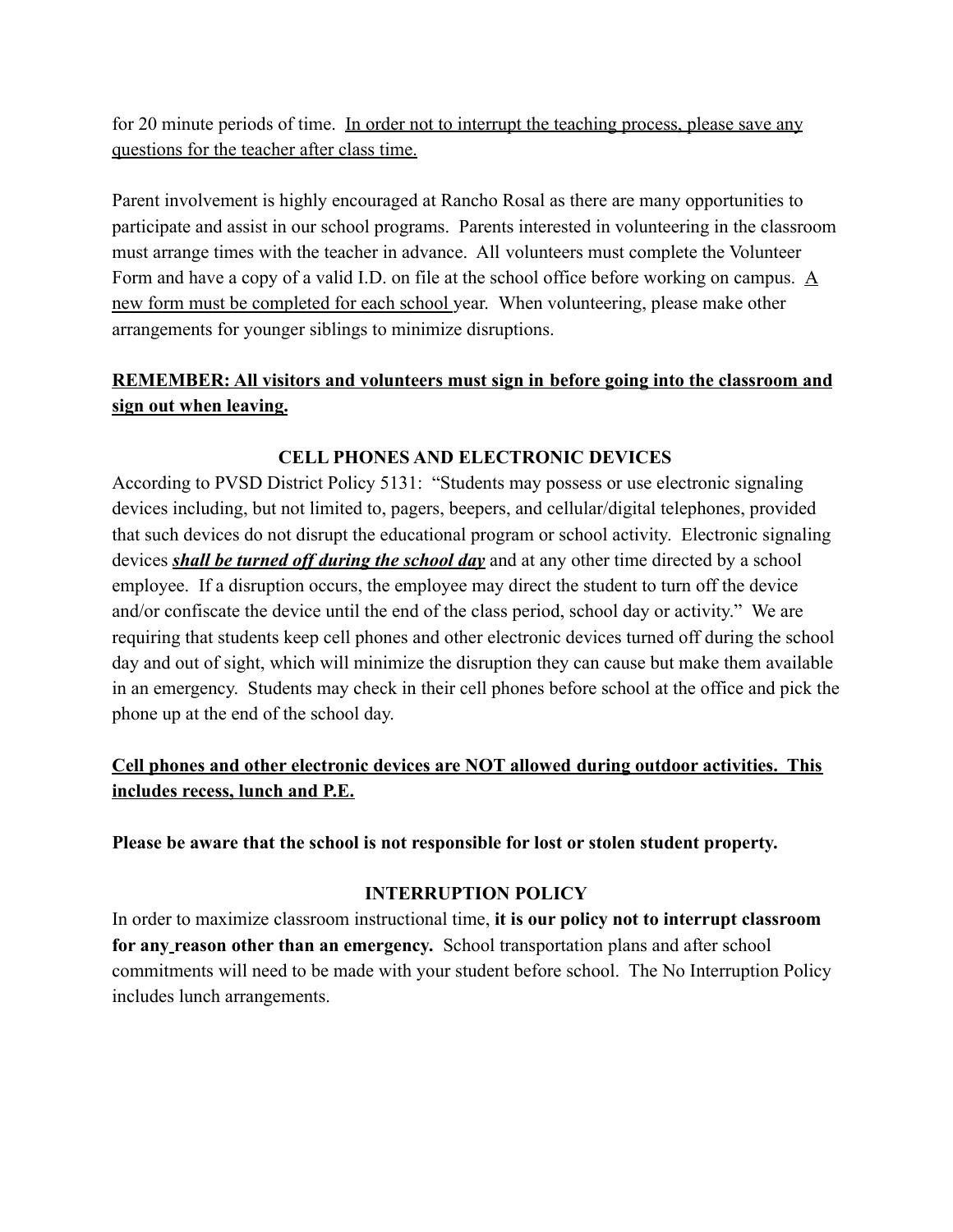#### **ASSEMBLIES/PERFORMANCES**

Parents are always welcome to attend classroom assemblies. We hope you will understand that the performance is usually not a practiced one, but rather a learning experience for the children. Please sit in the back seats so that students will be able to see.

## **HOME/ SCHOOL COMMUNICATION**

- Blackboard Connect through email, texts, phone call
- School Website
- PTA Website
- Weekly/Monthly Class Newsletters
- Social Media: Facebook, Instagram, and Tweeter
- Peach Jar
- Conferences, Progress Reports and Report Cards

## **HOMEWORK POLICY**

Homework can be a meaningful part of the Rancho Rosal School Curriculum and is typically assigned Monday through Thursday. Occasionally, special projects may be assigned over weekends to upper grade students. The purpose of homework is to reinforce basic concept development, to expand and enrich topics covered in the classroom and to develop good study habits. Homework is to be completed on time, reviewed by the parent and returned to the teacher. Parents have a responsibility to provide a quiet place and time for children to work. Parents can enrich their children's learning by providing experiences related to or beyond the school program, such as excursions to points of interest, art shows, music lessons, or public library.

#### **"NO USE STATEMENT"**

Rancho Rosal School, as part of the Pleasant Valley School District, recognizes that the use of alcohol, drugs, tobacco and the problems associated with these, are becoming increasingly common in our society and among youth. We also recognize that the use of alcohol, drugs, and tobacco often precedes the development of problems. We believe that "no use" of alcohol, drugs or tobacco for all students is desirable. We believe that it is in the best interest of the community to take steps to promote, enhance , and maintain a drug-free school system, and that the student body, along with parents and other segments of the community, have a role to play in helping students remain drug-free.

## **LASER LIGHT POLICY**

For safety purposes, laser light pointers are not permitted on school premises without special permission. As per procedure and policy, unauthorized objects other than those needed for regular school activities may be confiscated and not returned. Students bringing laser pointers to school will face consequences, including possible suspension.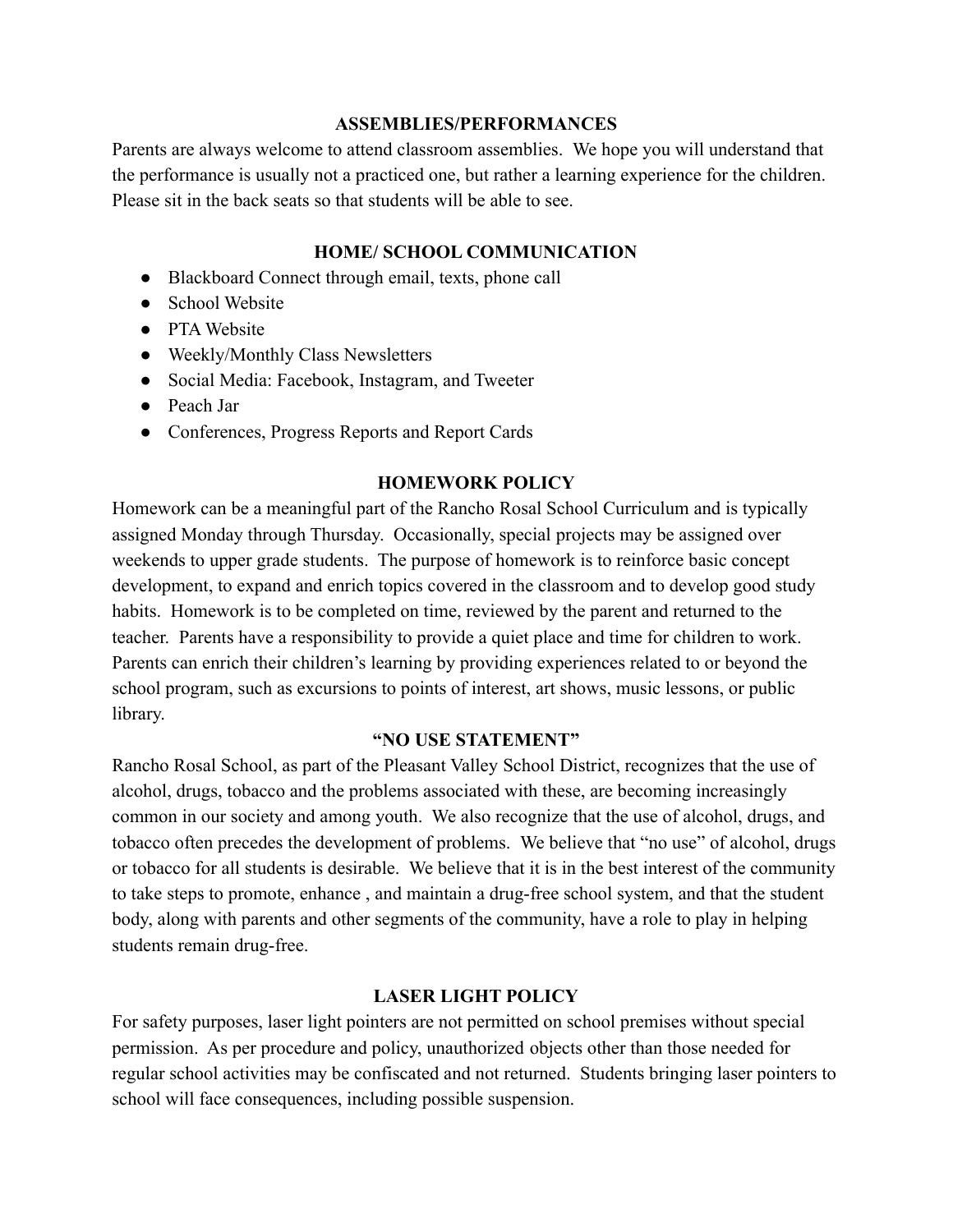## **COMPREHENSIVE POSITIVE BEHAVIOR PLAN**

Our comprehensive, positive behavior plan is school-wide and based on problem solving strategies and processes in order to create an environment where:

- Learning and teaching are valued.
- Respect, responsibility, cooperation and other character traits are taught and encouraged.
- Individual differences are valued.
- Teaching and learning can be maximized.

Student behavioral expectations are based on the Rancho Rosal school rules " where all students are held accountable to these 3 expectations:

## **THE RANCHO ROSAL SCHOOL RULES**

## **BE RESPECTFUL BE RESPONSIBLE BE SAFE**

Problem-solving strategies and skills will be taught at each grade level. This begins in kindergarten using simplified language, skills and visual cues and progresses to a more comprehensive system. By fifth grade, a student should be able to independently monitor and facilitate the problem solving process through a verbal action plan and/or peer mediators in most cases. We will use various strategies for intervention to address inappropriate behavior that may include the following:

| <b>Classroom Behavior Systems</b> | Verbal Warnings              | Student-Teacher-Administrator Conferences |
|-----------------------------------|------------------------------|-------------------------------------------|
| Reflection Time                   | <i>Written Reflections</i>   | Peer Mediation-                           |
| Restorative Justice Practices     | <b>School Beautification</b> | <b>Individual Behavior Plans</b>          |
| After-school Reflection           | Social Skills Groups         | Projects and Presentations                |

It is through this progressive system of learning strategies and skills that we hope our students will develop into productive members of our community and country with the following attributes:

*Creativity Innovation Critical Thinking Problem Solving Communication Collaboration Leadership Technology & Science literacy Community Building*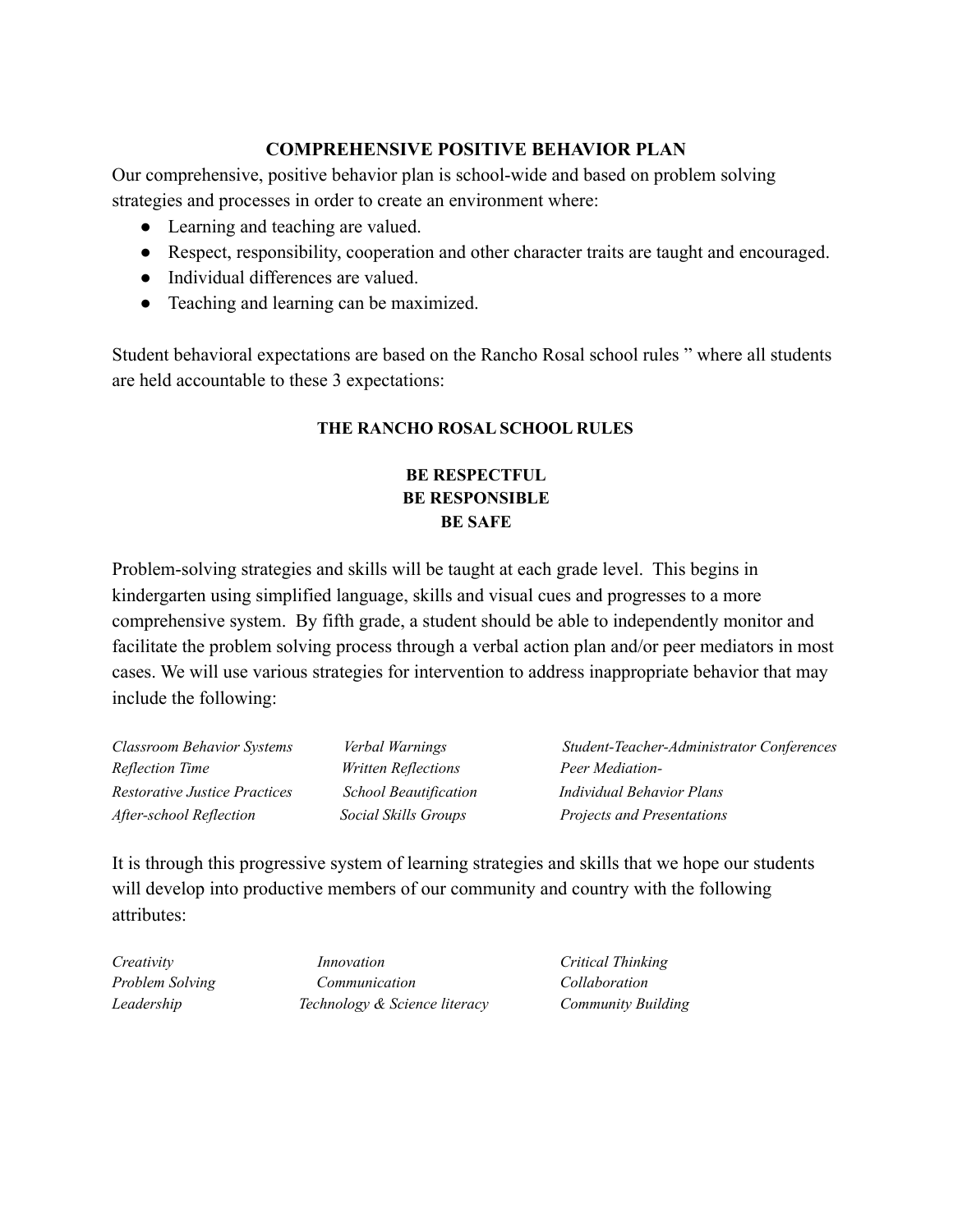## **GENERAL RULES**

Show respect and a cooperative attitude toward all adults and students.

· Use appropriate language and gestures at all times in actions, conversations, writing or drawings.

- Respect school property.
- Personal electronic devices are not permitted at school including toys and games.

· All playground equipment--including balls--are provided by the school. Students may **NOT** bring football, softball, baseball, handball, tennis ball or any other sports equipment to school.

Gang-related signs, language, drawings, slogans and attire are unacceptable at any time or any place.

· Sunglasses may not be worn unless they are prescription sunglasses and a doctor's statement is on file in the office.

Laser light pointers are not permitted on school premises.

Glass bottles or any other kind of glass containers may not be brought to school at any time due to potential injuries.

Pets may not be brought to school except when approved in advance by the teacher. Pets must be in cages or on leashes. Students may not pet OR HOLD dogs, cats, hamsters, mice or any other visiting animals even in cages or on leashes. *Pets may only stay for a short period of time and the visit must relate to the instructional program in the classroom.*

Items which could prove harmful to children, such as medicines, chemicals, or sharp or dangerous materials, cannot be brought to school.

## **Incidents which may result in immediate suspension or expulsion include:**

- Cause, attempt to cause, or threaten to cause physical injury to another person.
- Possess, sell or otherwise furnish any firearm, knife, explosive, or other dangerous object.
- Possess an imitation firearm, including look-alike cap guns.

· Offer, arrange, deliver, possess, use, negotiate to sell, sell or otherwise furnish drug paraphernalia, or be under the influence of a controlled substance, alcoholic beverage, intoxicant of any kind.

Possess or use tobacco, any products containing tobacco, snuff, chew packets or betel.

## **GUIDELINES FOR STUDENT DRESS**

At Rancho Rosal we want to establish good lifelong habits. Research shows that there is a definite relationship between good dress habits, good work habits, and proper school behavior.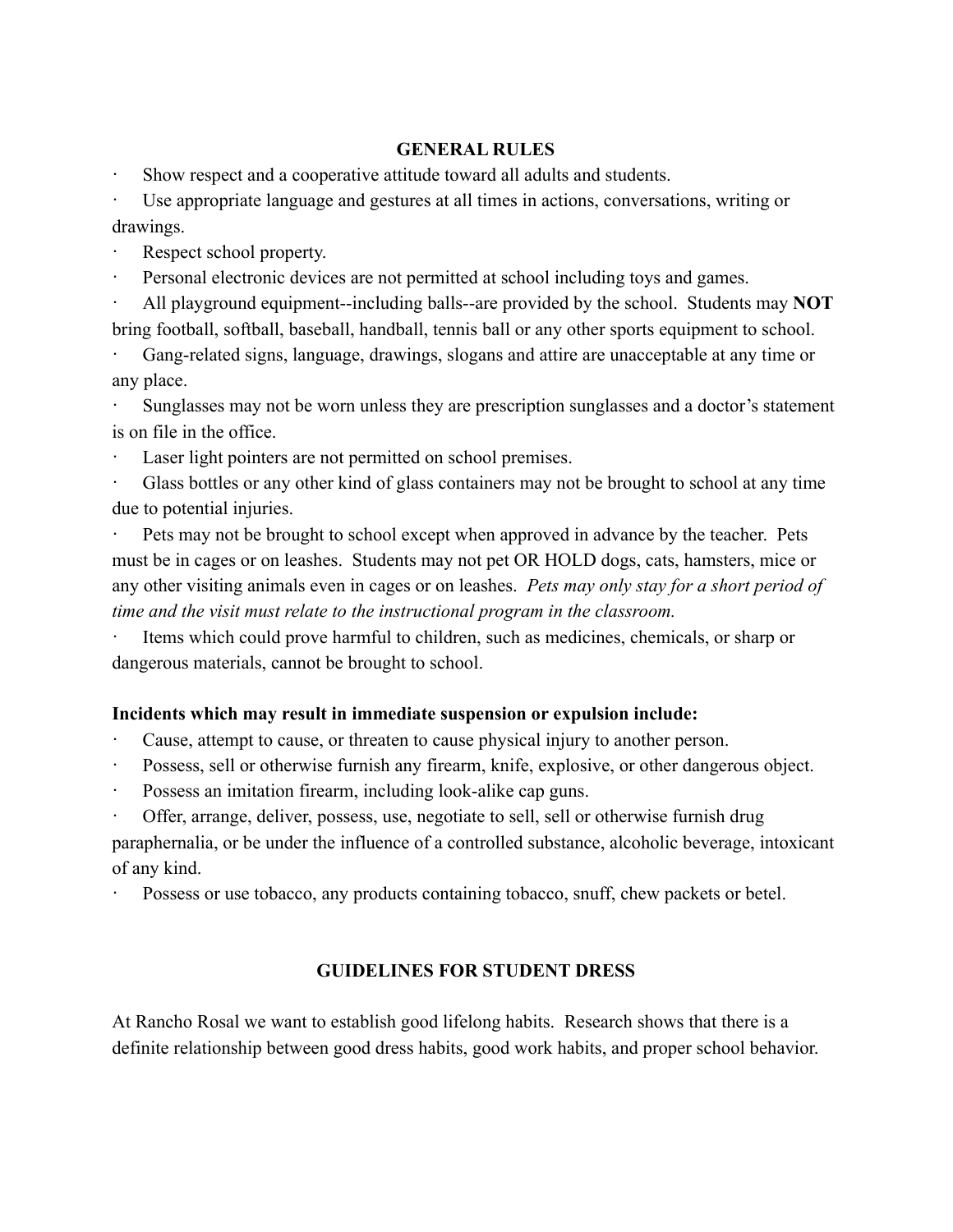Please follow these guidelines:

Tops must be long enough to completely cover the midriff and stomach. Clothing must cover all private body parts and not show undergarments.

· Dress or hairstyle of the student must not interfere with his/her ability to perform assigned class activities.

All students must wear closed-toe shoes with backs and be appropriate for PE. Flip flops, sandals, high-heels, or shoes without backs are not appropriate. Wheelie shoes may not be worn.

- No makeup is allowed.
- Dangling or large earrings may be snared in active play and are not to be worn to school.

Caps or hats may be worn properly outside only. Hoods, hats, and caps may not be inside the classroom or during instructional time in any building.

Clothing must be worn as "designed to be worn"; e.g., straps hooked and in place, appropriate size, etc.

Helmets are required by law for all bike, skateboard, and scooter riders.

Wearing of attire that promotes drugs, tobacco, or alcohol, or contains profanity or demeaning or offensive remarks or pictures is unacceptable.

## **SAFETY RULES**

Students must walk when dismissed to playground, lunch, recess or home.

Students are to eat in assigned area, not on playground or in restrooms. When finished eating, make sure the area is clean and the trash is put in trash barrels.

- Students remain at tables until dismissed by yard duty supervisors.
- · Students must have a pass to be in hallways or come to the office.
- · Students must not leave the outdoor eating area during recess or lunch without a pass.

· Students may not climb on fences, backstops poles, tables, walls, tetherball ropes, volleyball nets, etc.

- Fences are not to be used as backstops.
- · Paper towels, napkins and other paper items are to be put in trash cans.
- · Students are not to pop lunch bags, plastic bags, and juice boxes.
- · Aluminum cans should be placed in our recycling barrels in designated areas.

## **Restroom and drinking fountain rules:**

Restrooms are not for play or eating. Climbing on stalls or on ledges and standing on toilets is dangerous and inappropriate.

Spraying or splashing water, clogging toilets, sinks or drinking fountains to cause flooding, and throwing toilet paper or paper towels on ceilings or walls is inappropriate, dangerous and wasteful.

- Paper towels are to be put in trash cans.
- Practice good hygiene. Please wash hands after using restroom.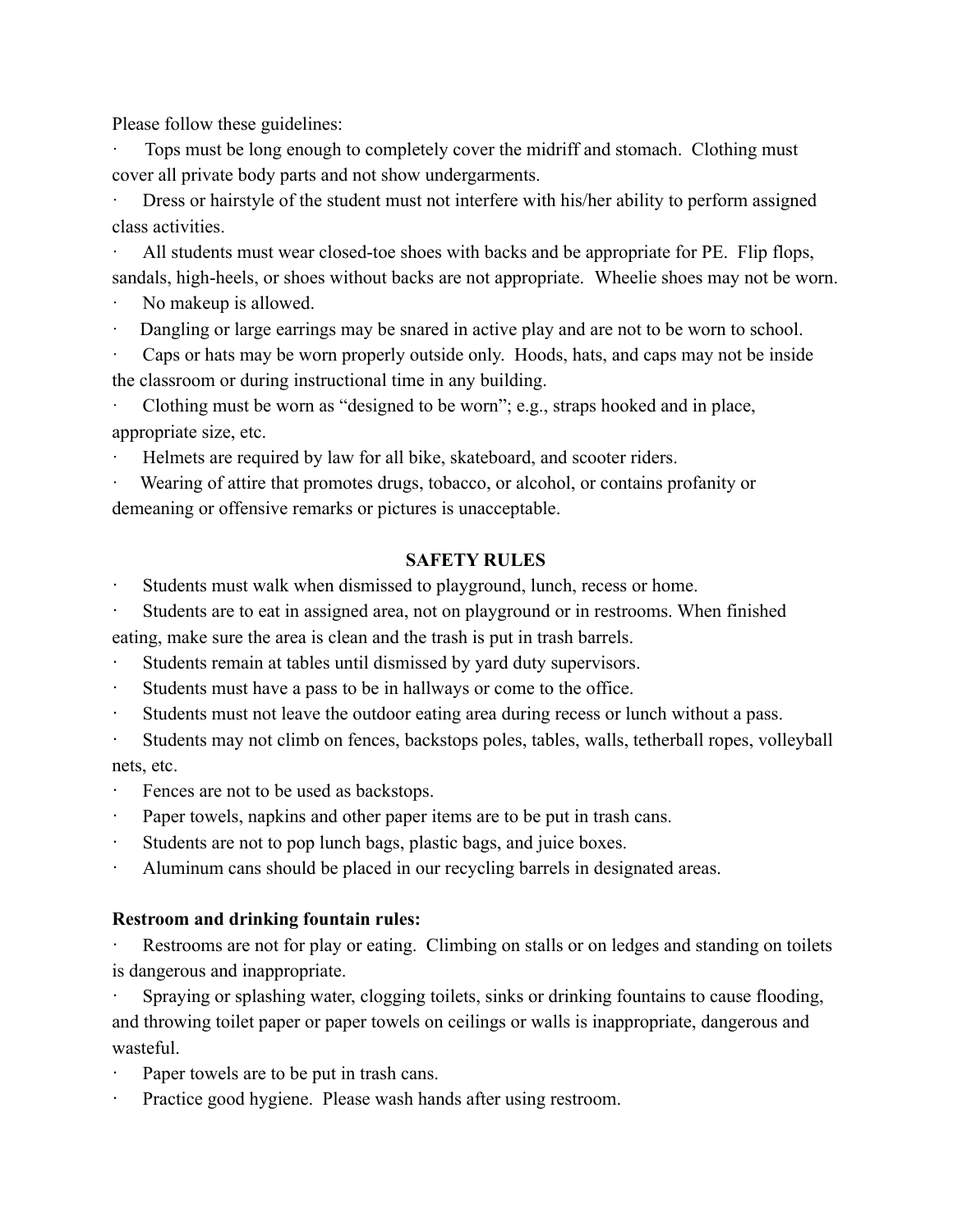Students should only use the drinking fountains on the playground during lunch and recess.

## **PLAYGROUND SAFETY RULES**

## **General Rules:**

- Students are to keep hands and feet to themselves.
- Everyone is to be respectful of others and their feelings.
- Contact sports such as tag and football are not allowed.
- Equipment must be used properly and only for its intended purpose.
- Jump ropes are to be used only for jumping.
- Everyone is allowed to play; no "lock-outs" in games.
- · Use good sportsmanship when playing all games.
- · Handball wall is the only wall balls should be hit against; do not kick the ball.
- · Rancho Rosal is a walking campus. Running is allowed on the grass only.
- Please walk in the hallways at all times.

## **Apparatus:**

- Sitting, walking and crawling on top of horizontal bars are not permitted.
- · Go only in one direction.
- Do not flip or jump off.
- · NO BACK FLIPS
- Students must have two hands on the bars at all times.

## **BICYCLE AND SCOOTER SAFETY RULES**

## (*NO skateboards or skates at school)*

- Walk bicycles on and off the playground, campus and in crosswalks.
- · Park and lock your bicycle in our bike rack.
- · Bicycles ridden to school should be licensed and in safe working order.

· As a safety precaution, younger children are encouraged to walk to school rather than ride their bikes.

· A student may be requested to leave his/her bike or scooter at home if unsafe riding habits are practiced. There is no riding on campus including the parking lot areas.

## · **Helmets are mandatory when riding bikes and scooters.**

· *Loss of riding privileges will occur if a student is riding a bike or scooter to and from campus without a helmet.*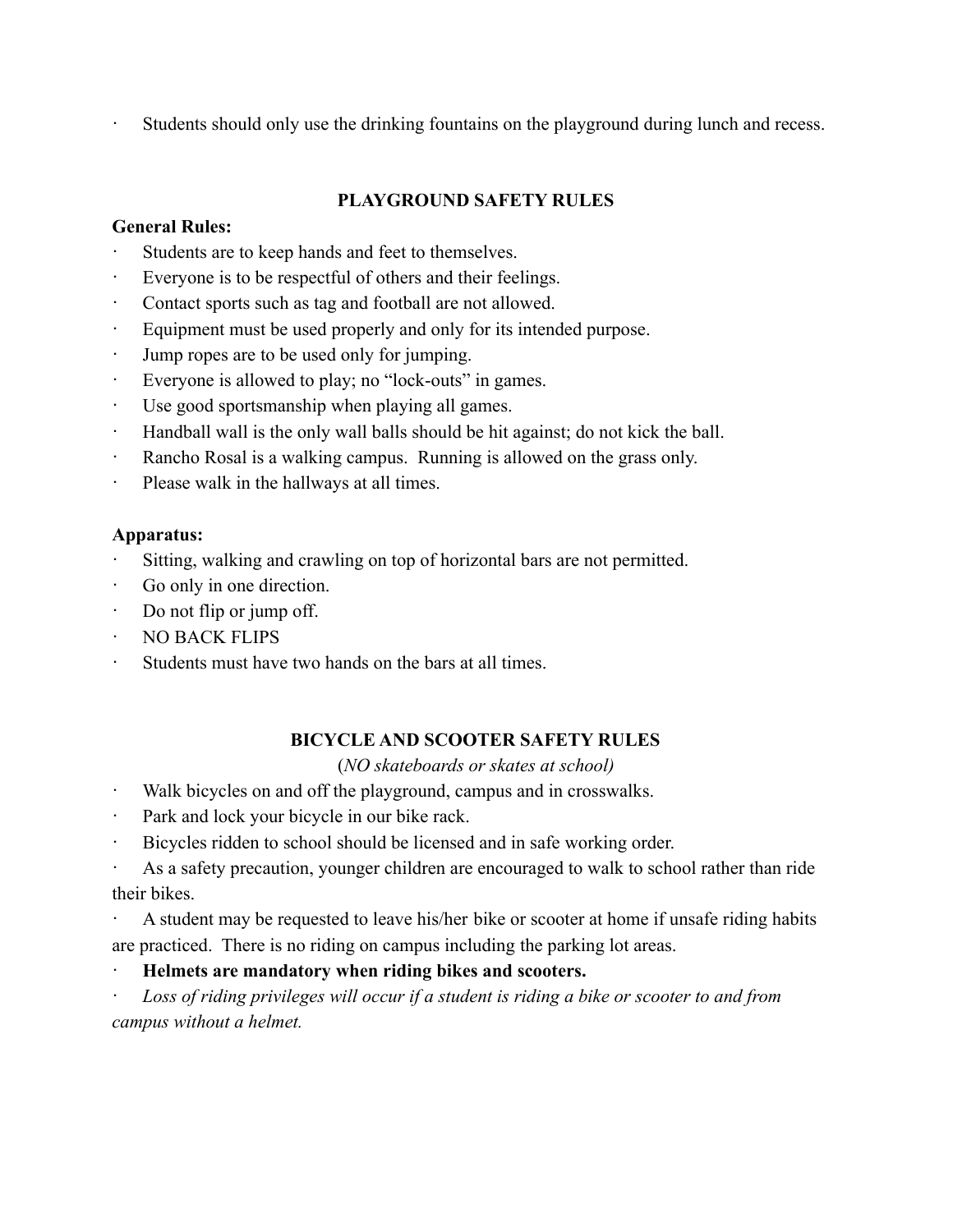#### **SCHOOL SITE COUNCIL (SSC)**

The school site council (SCC) consist of parents, teachers, and a classified employee all elected by their peers. The principal is also an active participant. The council meets regularly and serves in an advisory capacity to the school. Some of the School site council responsibilities are to:

> *Approve the budgets Assist in the development of the School plan Evaluate the programs Assess the needs of the school Monitor implementation of the School Plan*

#### **ENGLISH LANGUAGE ACQUISITION PROGRAM (ELAC)**

When a school site has more than 21 English language learning students, there must be a functioning English Language Advisory Committee (ELAC), which includes parents of ELL students, school personnel and other interested parents and community members. The ELAC gives input to the principal and staff in the following areas: 1) English immersion program; 2) development of school needs assessment; 3) language census 4) importance of school attendance; 5) legal requirements for BAC; and 6) elects a representative for the District English Language Advisory Committee (DELAC).

#### **SPECIAL SERVICES**

#### **RESOURCE SPECIALIST PROGRAM (RSP)**

The Resource Specialist Program (RSP) provides special education services to those children who have learning disabilities. These students have been referred by teachers or parents to the Student Success Team (SST) and have been tested by school and district specialists. These results determine eligibility for the program. Eligible students receive help in designated areas of need related to reading, writing and/or math.

#### **ENGLISH AS A SECOND LANGUAGE**

In compliance with Proposition 227, all students are taught in *English*. There is a procedure for a parent to request a waiver for Spanish language instruction, please ask the office for this form.

## **NOTICE TO PARENTS AND STUDENTS SEXUAL HARASSMENT POLICY**

The Governing Board of Pleasant Valley School District prohibits unlawful sexual harassment includes, but is not limited to, unwelcome sexual advances, requests for sexual favors, or any other verbal, non-verbal, physical, or visual conduct of a sexual nature when:

Submission to the conduct is made a condition of a student's academic status or progress.